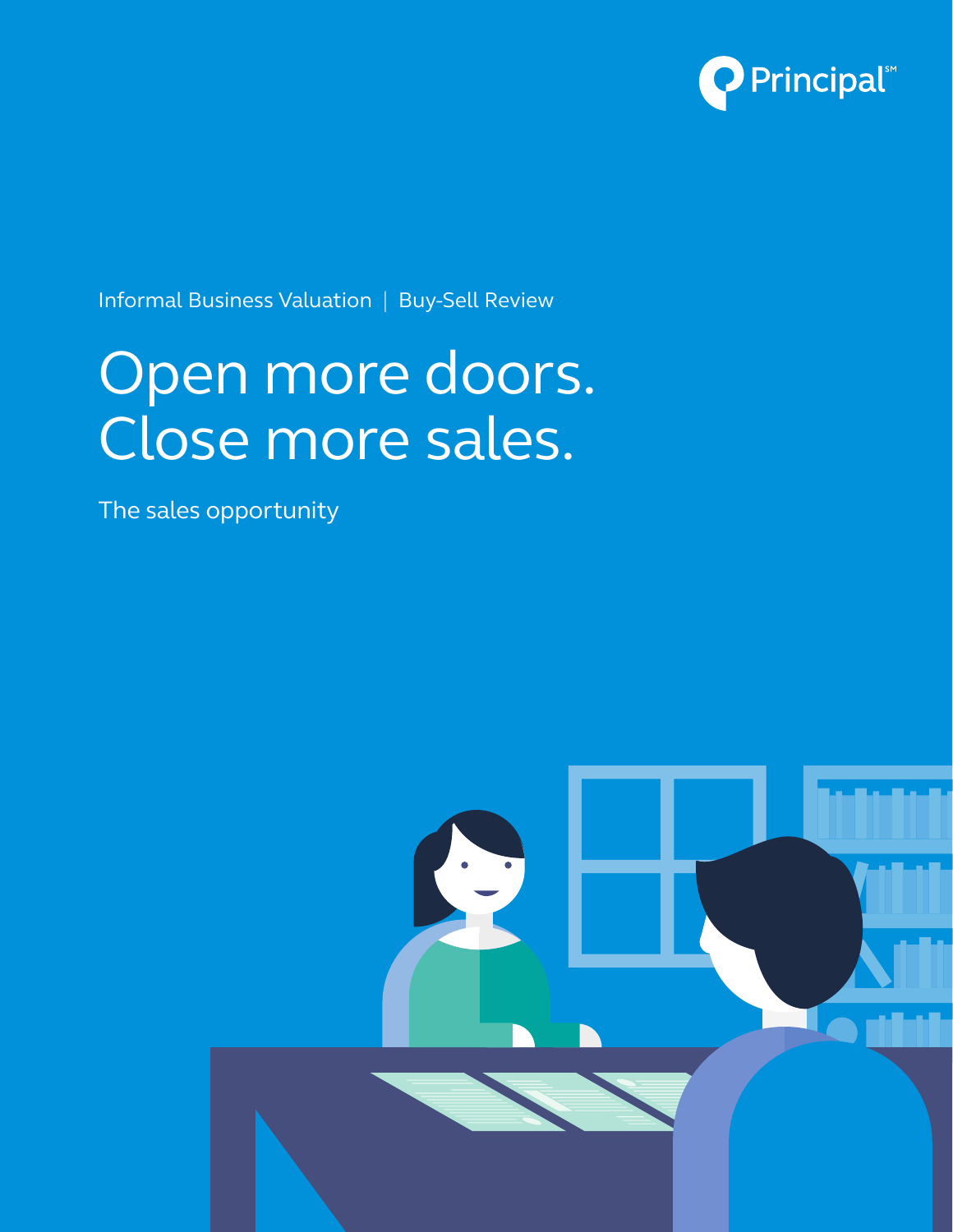# Generate sales with Informal Business Valuations and Buy-Sell Reviews

The reports provided through our Informal Business Valuation and Buy-Sell Review services offer important information to business owners about the impact the value of their business and/or the state of their buy-sell strategies can have on many aspects of their financial future. And that, in turn, can lead to additional life and disability insurance sales for you.

**Informal Business Valuation - After completing** the fact finder, you and your client will receive a complimentary informal business valuation prepared by our Advanced Solutions team of professionals including CPAs and consultants. The report also provides suggested solutions based on the unique needs of the business. In addition, you'll get direct access to this team to discuss recommendations or any questions you may have.

**Buy-Sell Review –** During the fact finding discussion with your client, you'll also want to ask if there is a buysell agreement. If not, ask for a copy to be reviewed. We'll then provide an additional report that includes any recommendations our Advanced Solutions team may



### **Snapshot:** real opportunity

Owners of growing businesses represent a lucrative market with significant risk-protection needs. More than half of all U.S. individuals with more than \$3 million in investable assets own a business.<sup>1</sup>

have based on any needs uncovered. The review may also include a summary of your client's buy-sell agreement funding and options to help meet any identified funding deficiencies.

Providing these value-added services to your qualified<sup>2</sup> business-owner clients and prospects can help open a variety of sales opportunities for you!

<sup>1</sup> VIP Forum Analysis of 2013 Survey of Consumer Finances.

<sup>2</sup> Clients and prospects must meet the qualifications outlined under "Who is a good prospect?" for each service.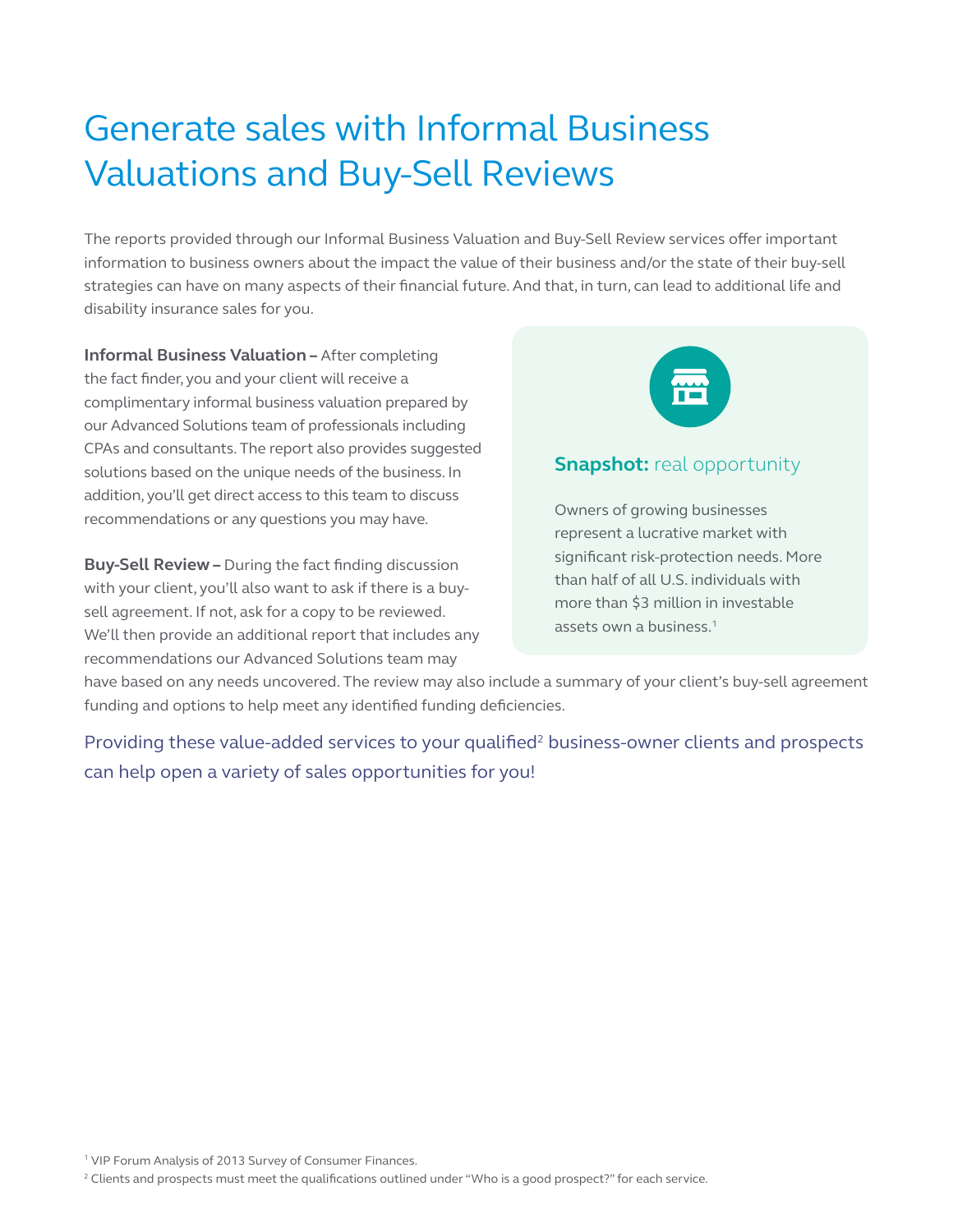# What sales opportunities can be uncovered?

### **Business succession planning and business transfer strategies**

- Match up existing agreement, valuation and funding.
	- − Identify unmet financial needs for lifetime, death and disability triggers.
	- − Align life insurance and disability insurance definitions and ownership.
- Establish and fund new buy-sell plans.
- Recommended plans for single-owner companies include Principal Select Buy-Out Plan<sup>SM</sup>, One-Way Buy-Sell and No-Sell Buy-Sell.

### **Business protection**

- Key Person (life and disability insurance)
- Loan protection (life and disability insurance)
- Business overhead expense (disability insurance)

### **Key employee retention and retirement**

- For key employees:
	- − Deferred compensation
	- − Principal SERP SelectSM
	- − Bonus plans
	- − The Principal® Select Reward Plan
- For owners:
	- − Principal S Owner PlusSM
	- − LLC member bonus

### **Legacy & estate planning**

- Inheritance equalization
- Family business transfers
- Estate tax exposure determination

### **Insurance protection**

- Individual life insurance
- Individual disability insurance

# Who is a good prospect?

### **For a Buy-Sell Review:**

- Any company with a buy-sell agreement if it's been two years since the agreement was drafted or reviewed.
- Any company with an operating agreement or partnership agreement that includes buy-sell provisions
	- − Operating and partnership agreements are generally less comprehensive with regard to buy-sell provisions, such as addressing valuation formulas and insurance provisions.
	- − Operating and partnership agreements create great opportunities for you to provide value to clients by helping them implement a buy-sell agreement.

### **For an Informal Business Valuation**:

- Manufacturing companies
- Construction companies
- Professional service-related companies (architects, healthcare systems, law firms, dental, engineering, accounting firms, etc.)
- Profitable, growing businesses with gross revenues of \$500,000 and above.